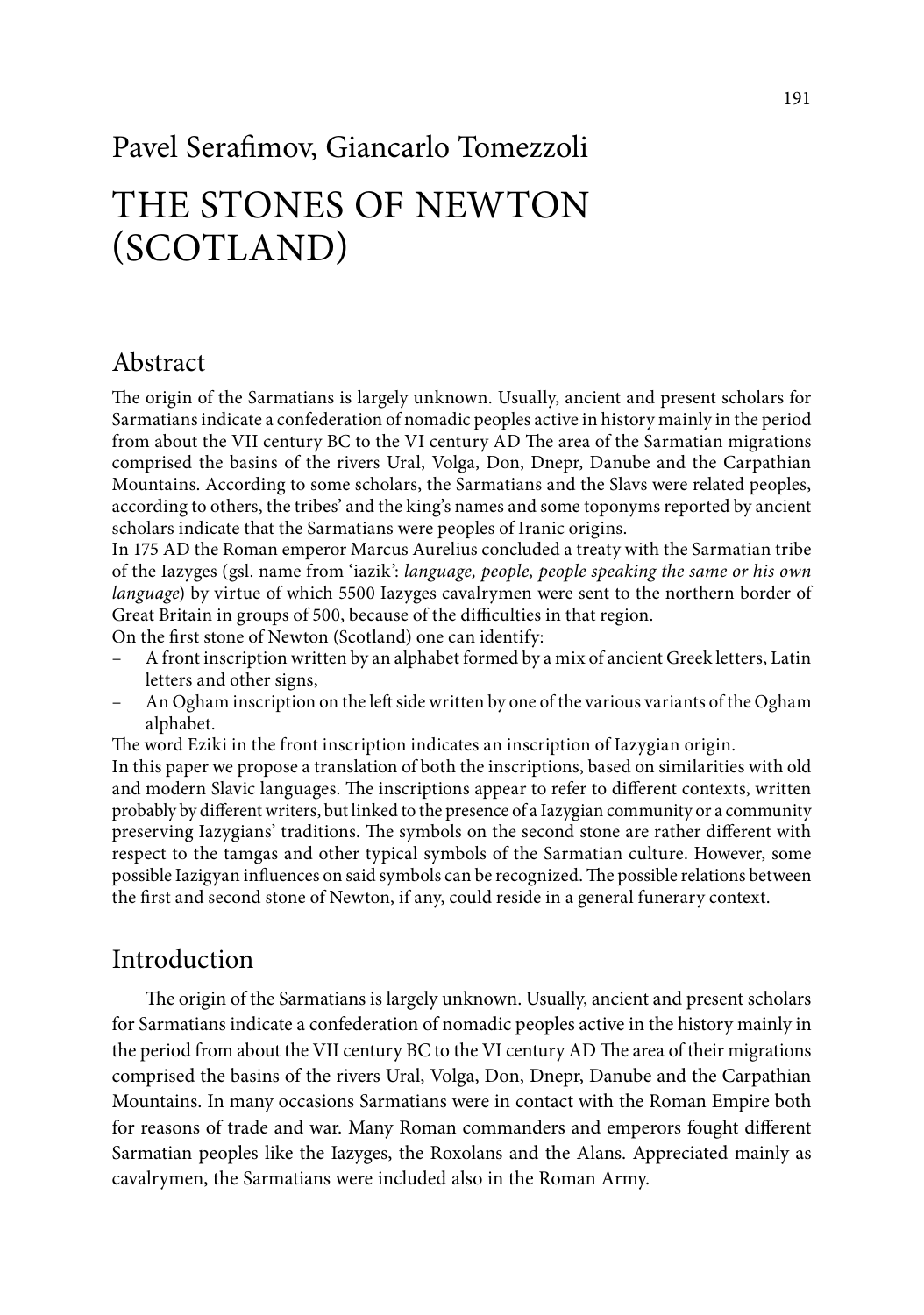Siestrze'ncewicz [1], Vol. I, pp. 1-3, admits that the Sarmatians and the Slavs were related peoples and migrated together from the ancient Media, while Harmatta [2], pp. 50, 58-97 and Lebedinsky [3], p. 25, admit, according to the tribe names, the kings' names, and toponyms recorded by ancient scholars, that the Sarmatians were peoples of Iranic origins. Lebedinski [3], p. 197, reports also the Sarmatian funerary tradition (sepultures of Giorgippa - Kuban, Russia) of placing on the mouth and the eyes of the decedent gold plaques; sometimes two gold plaques for the eyes were connected in the form of spectacles.

### The Iazyges in Scotland

Lebedinsky [3], p. 58, reports that in 175 AD the emperor Marcus Aurelius reached a treaty with the Iazyges (Gsl. name from 'iazik': *language, people, people speaking the same or his own language*) by virtue of which 5500 Iazyges cavalrymen were sent to the northern border of Great Britain in groups of 500, because of the difficulties in that region.

The presence of these Iazyges was not temporary but became long-term. In fact, a Latin inscription of 238-244 AD found at Ribchester (Bremetennacum) mentions a unit of 500 Sarmatian cavalrymen, and the camp of the Sarmatian veterans (Bremetennacum Veteranorum) existed up to the beginning of the  $5<sup>th</sup>$  century. It is assumed that slowly these Iazyges fused with the local populations, and after the permanent abandonment by the Romans in 410 AD of Great Britain, the remaining Iazyges' communities partly escaped towards the Continent and partly toward Scotland under the push of the Anglian and Saxon invasions. According to Littleton et al. [4], pp. 23, 62, these Iazyges cavalrymen, and their first chief Lucius Artorius Castus could be at the origin of the legend of King Arthur.

The spreading of Iazyges' communities toward Scotland, in our opinion, is testified by the inscriptions and symbols on the stones of Newton (Scotland) (cf. Figs. 1, 2) described by Stuart [5].

### The two stones of Newton

Figures 1 and 2 illustrate the two stones of Newton (J. Stuart [5], Plates I, XXXVII). On the first stone one can identify:

- a) A front inscription on the front side which, because (cf. Fig. 3) of the clearly recognizable word Ezigi at the end of the fourth line and the swastika tamga symbol (cf. Ольховский [6], Fig. 8, tamga no. 168), can be recognised as a possible Iazygian inscription. The tamgas are marks used by ancient peoples, as well as some present peoples, for indicating various concepts like: the personal belonging to a family or tribe; the personal or communitarian possession of goods like cattle, the limiting borders of owned lands, a solar or power concept, etc.
- b) An Ogham inscription on the left side, written in one of the various variants of the Ogham alphabet. The Ogham alphabets form a family of similar alphabets each composed normally by 15 consonants and 5 vowels and some diphthongs. The letters are represented by strokes located on the left side, on the right side, or crossing a guideline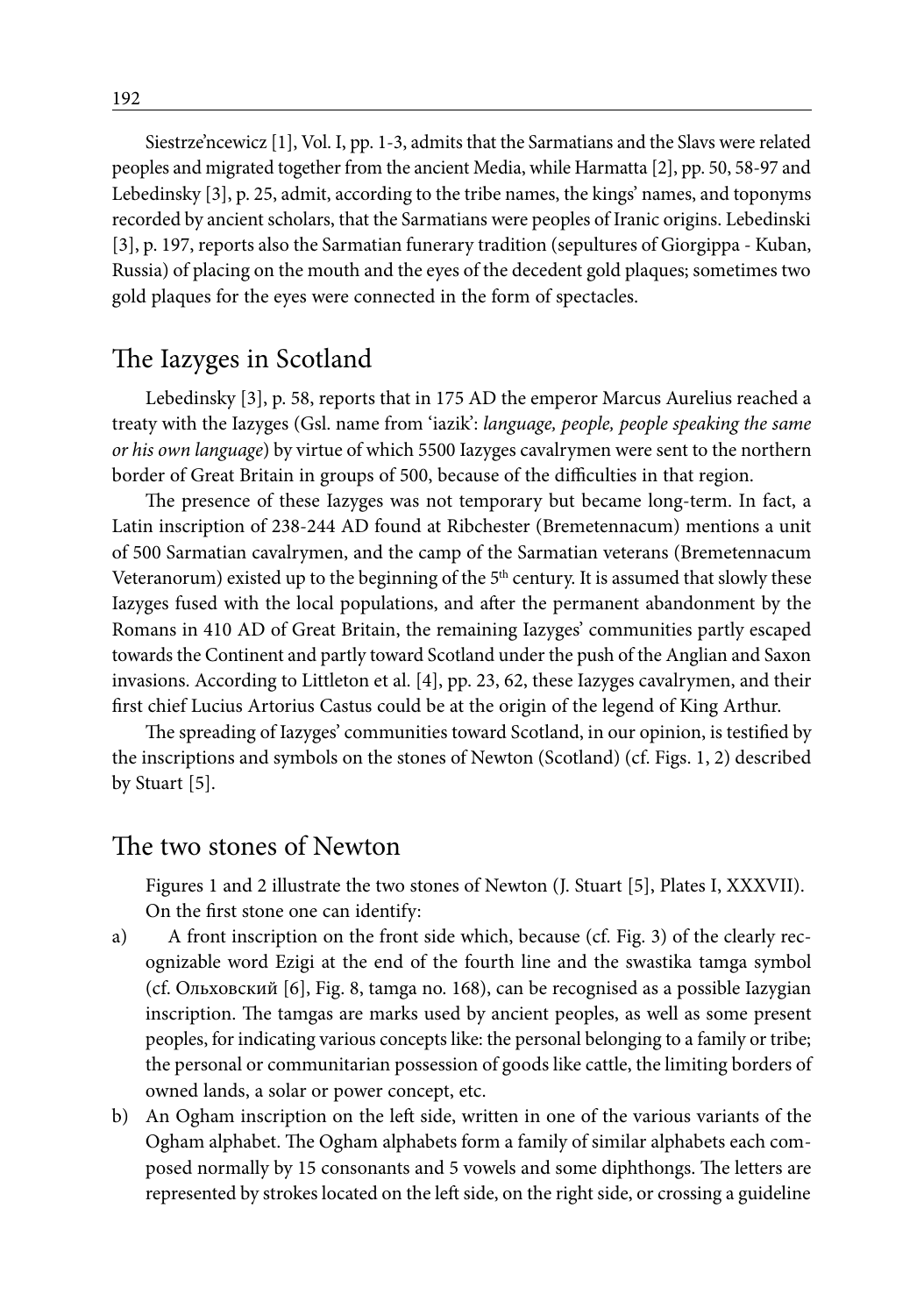

*Figure 1. The first stone of Newton. Figure 2. The second stone of Newton.*

or an edge of a stone. A list of Ogham alphabets is in the Book of Ballymote [7,8]. The guideline or the edge is often started by a keystroke.

On the second stone it can be identified:

i) A symbol similar to a spectacle with a notch on the left side.

ii) A snake symbol with a superposed N symbol.

Stuart [5], Plate I, observes that the two stones, in 1856, were erected near the House of Newton but they were both removed from earlier and probably original sites. The first stone was removed about twenty years before that date from a spot surrounded by a wood about a mile south of the House of Newton, near the Pitmachie farm. For this reason this stone in literature is also referred to as Pitmachie Stone. When the terrain near the stone was being excavated, several graves were discovered in a sandy ridge near to the stone. The graves were described to Stuart as "having been made in a hard gravel without any appearance of flagstones at the side or elsewhere". From this passage, as far as can be understood, the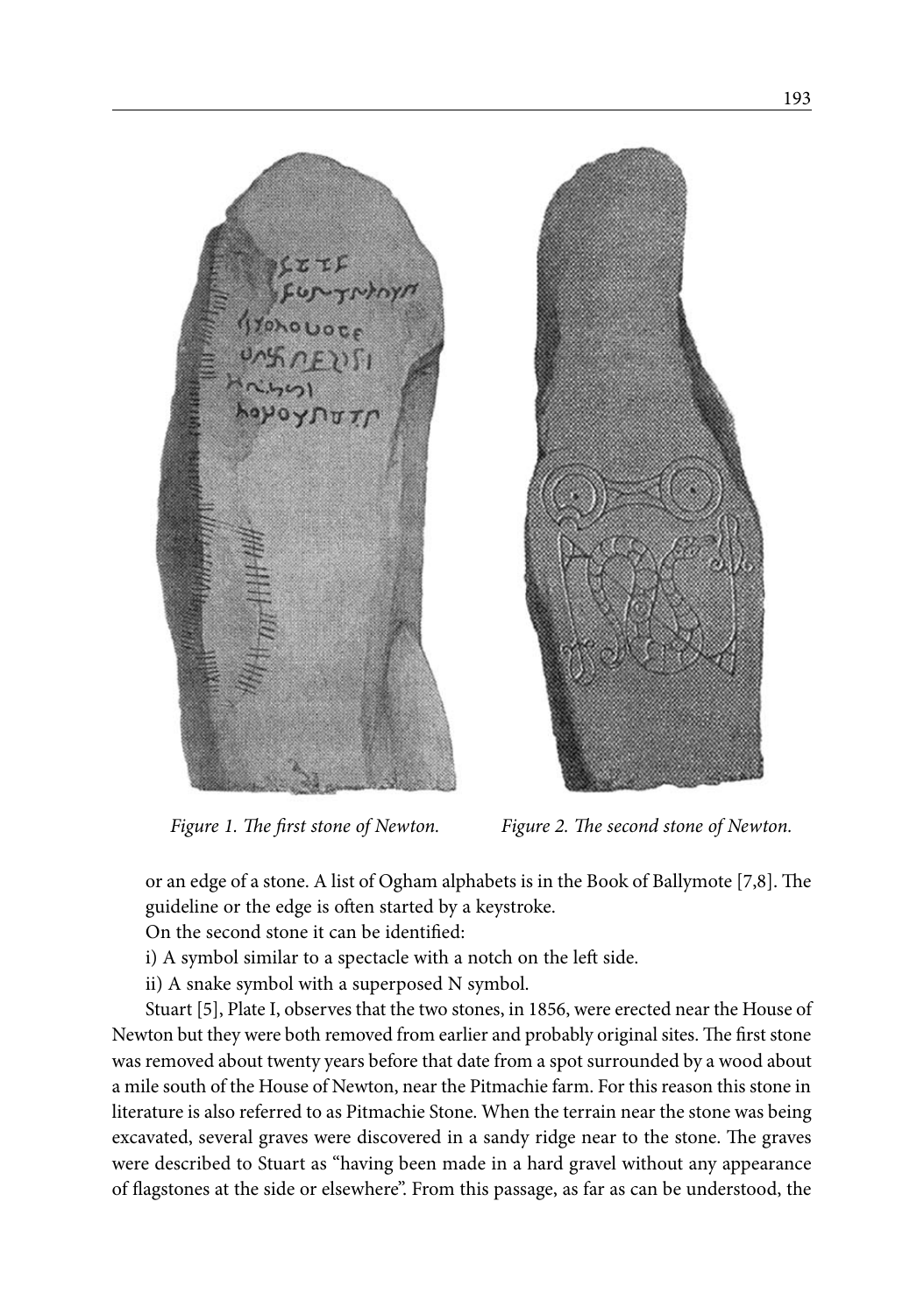decedents were not incinerated but inhumated, as in the Sarmatian tradition. The second stone was removed about sixty years before that date, from a place on the march between the Land of Rothney and Newton about half a mile west of the first stone.

# The First Stone The front inscription

In the past many attempts have been made for translating the inscription on the front side of the first stone. Of interest, among others, is the attempt of Waddell [9], according to which the two inscriptions would represent a bilingual inscription, the first written in an Aryan Phoenician alphabet and the second in Ogham alphabet both having the meaning: This Sun-Cross (Swastika) was raised to Bil (or Bel, the God of Sun-fire) by the Kassi (or Cassi-bel[-an]) of Kast of the Siluyr (subclan) of the "Khilani" (or Hittite, palace-dwellers), the Phoenician (named) Ikar of Cilicia, the Prwt (or Prat, that is 'Barat' or 'Brihat or Briton).

However, in looking to the front inscription it seems that the actual alphabet is a mix of ancient Greek letters, like gamma, lambda, tau, mu, Latin letters, like F and I, and other signs, rather than an Aryan Phoenicians alphabet. Several letters appear also to preserve similarities with Sarmatian tamgas (cf. Ольховский [6], Figs. 7, 8, tamgas 93, 115, 168, 178, 190, 204, 221). The list of Sarmatian tamgas in [6], Figs. 7, 8, is not exhaustive, because, as the author observes, many tamgas have been lost. The Iazyges appear not to have developed an original alphabet, thus it is not surprising to see that the writer used alphabetic letters and signs borrowed from cultures by which he was influenced. Our spelling of the first inscription is shown in Figure 3.

 F I T F F U N T N T - G -  $C$  I G O L O U U - - - IE Z I K I F - S S I  $L O M O G$ *Figure 3. Front inscription - spelling*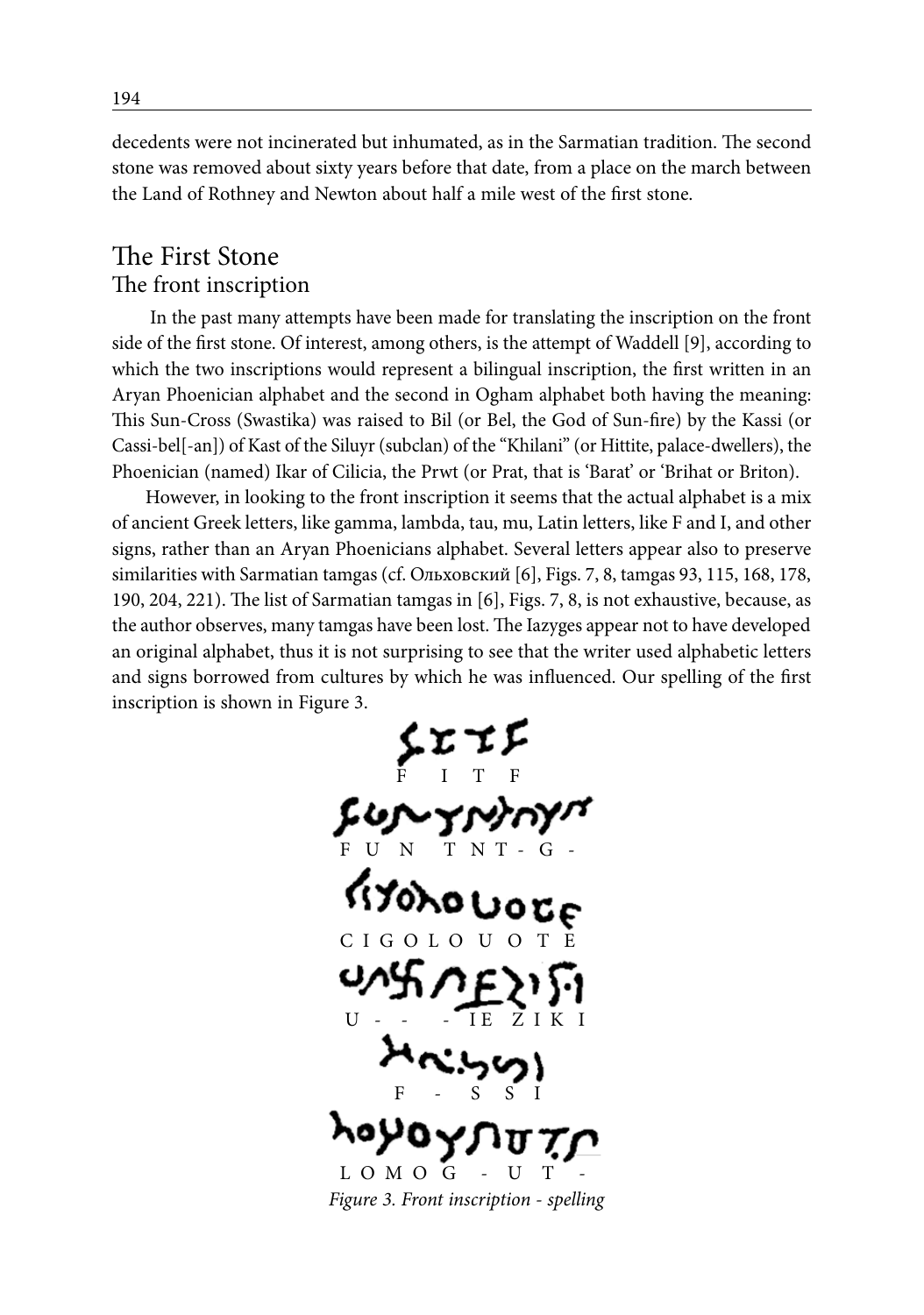Note that because of the difficulty in engraving the stone the same letter could also assume different orientations and proportions, and because of the elevated number of letters in each row it appears that each row is composed by several words written in continuo, i.e. without separation. To the herdsman's staff like sign and the swastika, each indicated by a "-", have not been given a sound value because we consider them sacred signs, similar to the various solar symbols chiselled out in different places among the words of the inscription on the gravestone of the Old Bulgarian king Persian [10], p. 177. Further, the presence of dots could indicate a different or slightly different pronunciation of the corresponding letter.

The spelling of the inscription is then as follows:

FITF FUNTNT-G- CIGOLOUOTE U- - - IEZIKI F–SSI LOMOG-UT-

which, tentatively, by using similarity with ancient and modern Slavic languages, can be subdivided into words and rendered as follows:

VID TI V VUN NA TEGA KI GLAGOLATI U - - - IEZIKI V SSILO MOGUSHT and finally translated as:

Know you, who are outsider (from outside), the great power and the Iazyges belong to the Speaking one (God).

Comparison and parsing

| <b>VID</b>    | $(FI(T)) = O.Ch.SI. VEDI - know;$                                       |  |  |  |  |
|---------------|-------------------------------------------------------------------------|--|--|--|--|
| TI            | $(T(I)) = gsl., Blg., Cz. TI - you;$                                    |  |  |  |  |
| V             | $(F)$ = gsl. V – <i>in</i> , here in the sense of <i>from</i> ;         |  |  |  |  |
| <b>VUN</b>    | $(FUNT) = gsl. VUN - outside;$                                          |  |  |  |  |
| NA TEGA       | $(NT - G -) = Blg. NA TOGOVA, NA TOJA, Sln. NA TO – to whom;$           |  |  |  |  |
| KI            | $(Cl) = Sln$ . KI, Blg. KOI, Gsl. KTO- who                              |  |  |  |  |
| GLAGOLATI     | (GOLOUOTE) = O.Ch.Sl. GLAGOLATI - to speak;                             |  |  |  |  |
| U             | (U) = I – Dial. Variant of E - he is, TOI I = Dial. Blg. He is. Perhaps |  |  |  |  |
|               | U was optional and sometimes was pronounced as I (like in the Welsh     |  |  |  |  |
|               | language);                                                              |  |  |  |  |
|               | Combination of the herdsman's staff like sign, swastika, herdsman's     |  |  |  |  |
|               | staff like sign – see below;                                            |  |  |  |  |
| <b>IEZIKI</b> | Iazyges, gsl. name from 'iazik': language, people, people speaking      |  |  |  |  |
|               | the same or their own language;                                         |  |  |  |  |
| V             | $(F) = gsl. V - in;$                                                    |  |  |  |  |
| <b>SSILO</b>  | $(SSILO) = gsl. SILA - power, force;$                                   |  |  |  |  |
| MOGUSHT       | $(MOG - UT -) =$ gsl. MOGUSHT- great.                                   |  |  |  |  |
|               |                                                                         |  |  |  |  |

The exact meaning of the herdsman's staff like sign and its necessity among the words of the inscription are hard to identify. The meaning of the sign could be: protection, a meaning quite suitable for a stone inscription, but its meaning could also be: power or royal power, just like among the Egyptians. The swastika tamga symbol could well represent, in this context, a solar concept like in some cultures. The meaning of the combination of the herdsman's staff like sign, swastika, the herdsman's staff like sign, indicated by a "- - -", and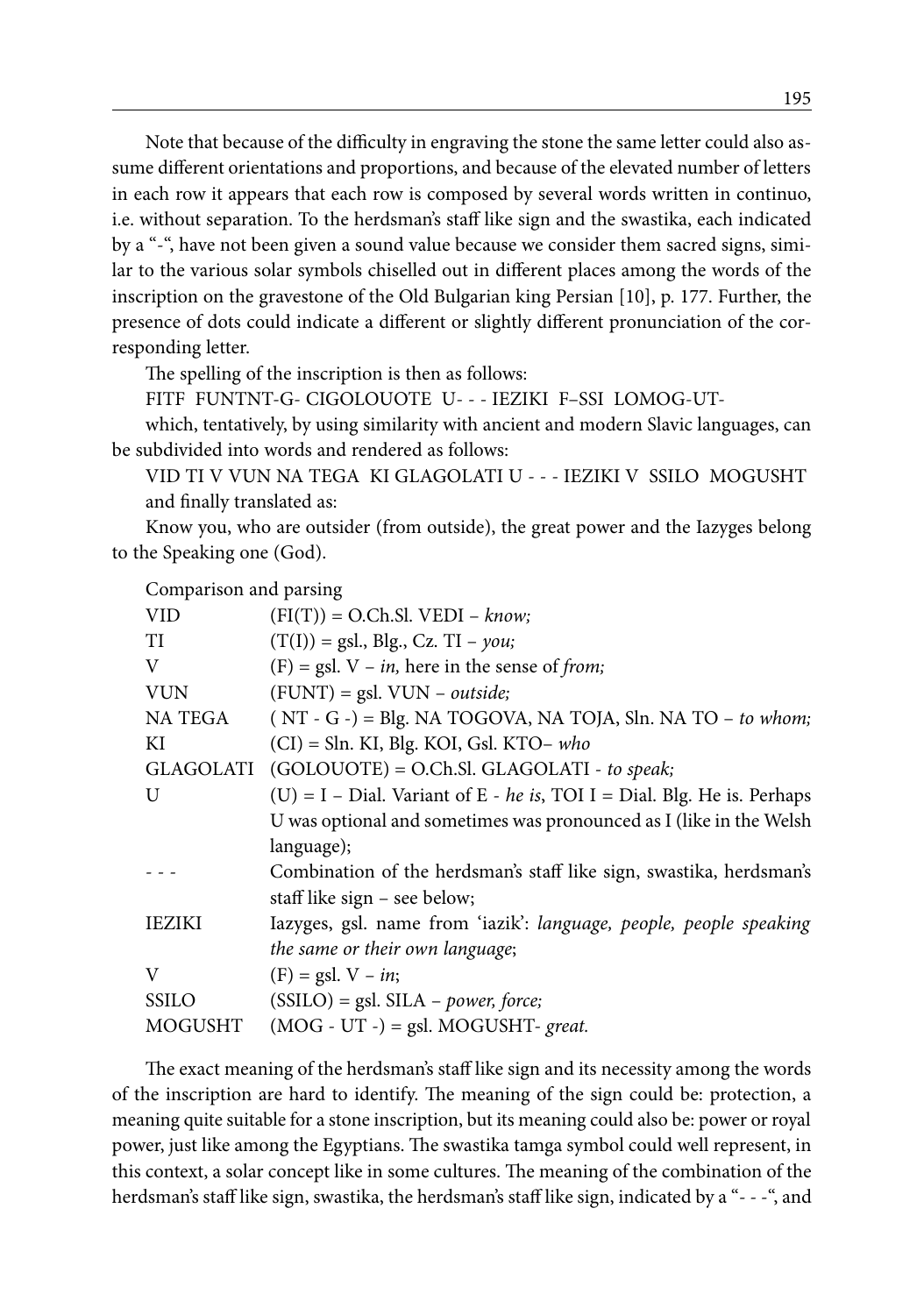the word IEZIKI could be: royal, noble Iazyges, or Iazyges to whom the royal power is given by the Sun (God). However, other meaning also are possible: Iazyges, keepers of the sacred; Iazyges, keepers of the law (herdsman staff like sign  $=$  keeper, swastika  $=$  sacred, law).

#### The Ogham inscription

The inscription on the left side, except for the two V-signs, appears to conform to the Ogham alphabet 29a of the Book of Ballymote [7,8], from which we derived the meaning of the strokes.

The reading of the inscription should be started from the upper left edge of the stone. In fact, the writer, unaware of the length of the text to be engraved, started to write from the top left side of the stone. After having reached the lower portion of the edge, he was obliged, for allowing a good reading, to continue the edge of the stone by a guide line on the front side of the stone, turned toward the top.

Our spelling of the inscription is shown in Figure 4.

(A) I H D A R Q N L VA N Ng D R I V O N N I L A U {| {|} | 1V}-1}] [[1 extractment (www.100) R I C O I V

*Figure 4. Ogham inscription - spelling*

The spelling of the inscription is then the following: AIHDARQNLVANNgDRIVONNIEAUVIOCIR which can be subdivided into words and rendered as follows: (A) IHDAR QNL VA NNg DR IVO N NI E AUVI OCIR and finally translated as: Idhar died in Anng, dear him, he is not here buried.

#### Comparison and parsing

| (A)          | starting key of the guide line;                                      |
|--------------|----------------------------------------------------------------------|
| <b>IDHAR</b> | Nom., Iazygian / Sarmatic proper name. Note that the reading         |
|              | Aidhar would also be possible if the starting key would be included. |
|              | The meaning of the name is unknown, but in the root the gsl. verb:   |
|              | ITI, Russ. verb ИДТИ can be recognised;                              |
| <b>ONL</b>   | past of the gsl. verb KONCHITI, Russ. verb KOHYMTb, to finish,       |
|              | to end, to terminate $-$ <i>died</i> ;                               |
| VA           | gsl. $V - in$ ;                                                      |
| <b>NNg</b>   | place name - unknown;                                                |
| DR           | gsl. drag - dear;                                                    |
|              |                                                                      |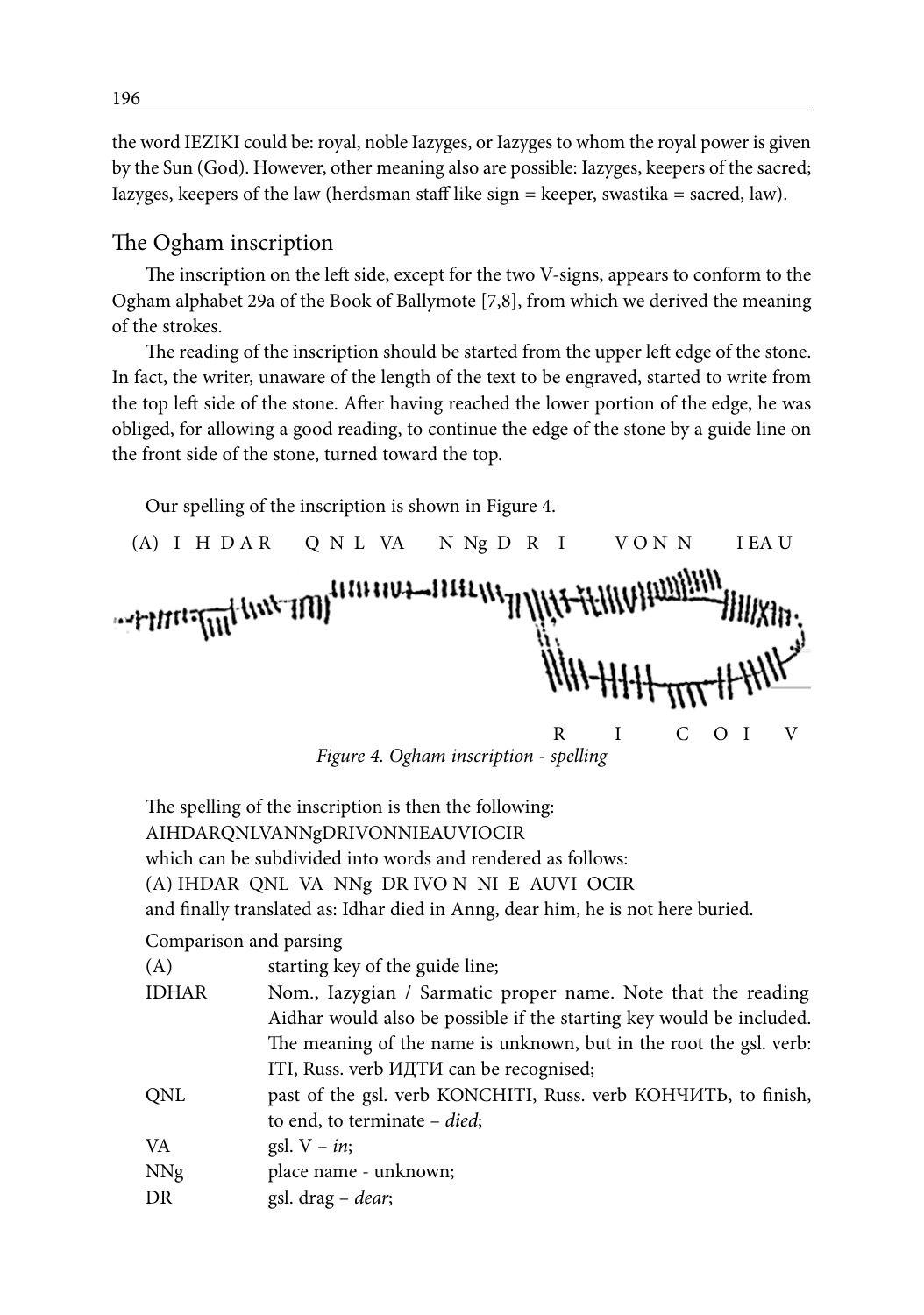| $IVO$ (or $IV$ ) | gsl. poss. pron. – his, here probably in the sense: his body = him;         |
|------------------|-----------------------------------------------------------------------------|
| $N$ (or ON)      | gsl., O. Ch. Sl. on $- he$ ;                                                |
| NI E             | gsl., old Blg. Dial. NIE $-$ is not;                                        |
| AUVI             | O. Ch. Sl. OVA $-$ this, in the sens of here;                               |
| <b>OCIR</b>      | participle, old Ch. Sl. verb okorpati – digged, excavated (grave, burial    |
|                  | $=$ excavation), here in the sense of <i>buried</i> . Possible abbreviation |
|                  | of OCIRTY.                                                                  |

The absence in the inscription of words like MAC (MACUI) – son of, progeny of, UA – grandson of, TALAMH – earth, LIA, LIACC – stone, which are commonly found in Ogham inscriptions appears to exclude an Old Irish, or Gaelic origin for this inscription.

### Second Stone

The symbols on the second stone are rather different with respect to the tamgas and other typical symbols of the Sarmatian culture. However, some possible Iazygian influences on said symbols can be recognized. The spectacle symbol, identified as a fibula by Stuart [5], could reflect the Sarmatian spectacle funerary tradition mentioned above and would mark, in a broad sense, in both the cases, the presence of a nearby sepulchre or sepulchres. The symbol beneath the spectacle is a snake with a superimposed "N". According to Littleton et al. [4], page 195, it could be an animal symbol reminding of the "animal style" representation typical of steppe cultures. This symbol, in our opinion, could identify, like a tamga, a particular tribe, clan or village to which the sepulchre/s belonged.

### Conclusion

As can be seen, the inscriptions on the first stone of Newton are far from a bilingual inscription of possible Aryan Phoenician origin. They appear to refer to different contexts, written probably by different writers, but linked to the presence of a Iazygian community or a community preserving Iazygians' language and traditions. The possible relations between the first and second stone of Newton, if any, could reside in a general funerary context.

# Abbreviations

| Nom.  | Nominative              | Sln. | Slovenian                    | Dial. | Dialectal |
|-------|-------------------------|------|------------------------------|-------|-----------|
| Gsl.  | <b>Generally Slavic</b> |      | O.Ch.Sl. Old Church Slavonic | Part. | Participe |
| Russ. | Russian                 | Blg. | Bulgarian                    | Pron. | Pronoun   |
| Poss. | Possessive              | Cz.  | Czech                        | Dial. | Dialectal |

# Bibliography

- 1. S Siestrze'ncewicz-Bohusz, *Recherches historiques sur l'origine des Sarmates, des Esclavons et des Slaves*, Vol. I-IV, Imprimerie de Pluchart et Comp., St. Pétersbourg 1812
- 2. J Harmatta, Studies in History and Language of the Sarmatians, Acta Universitatis de Attila Józef Nominatae, *Acta Antiqua et Archaeologica*, Tomus XIII, Szeged 1970